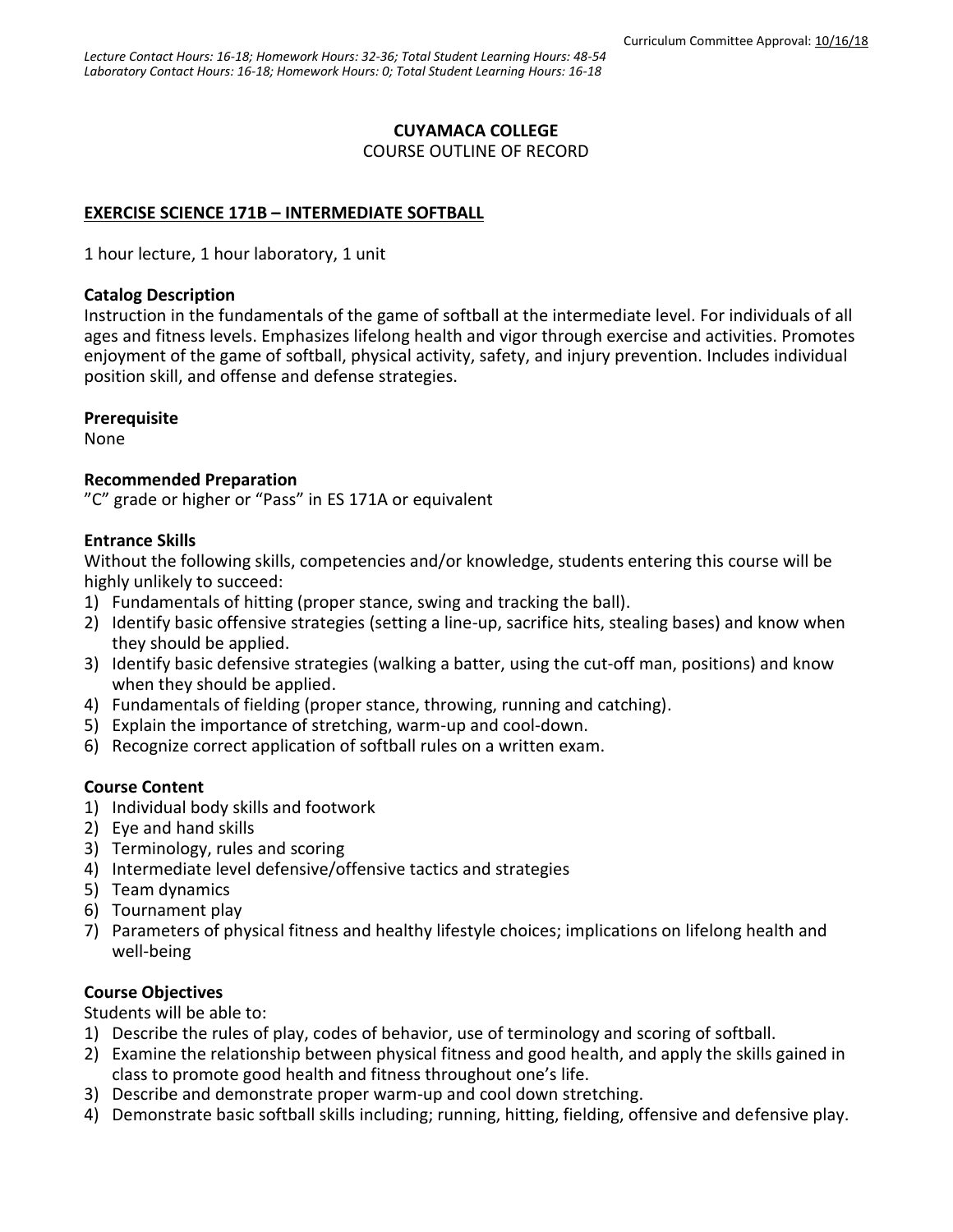# **Method of Evaluation**

A grading system will be established by the instructor and implemented uniformly. Grades will be based on demonstrated proficiency in subject matter determined by multiple measurements for evaluation, one of which must be written exams, skills demonstration or, where appropriate, the symbol system.

- 1) Quizzes and exams that measure students' ability to identify, explain, describe and/or provide examples of the rules, ethics and strategies of play for softball at the intermediate level and how they apply to both recreational and competitive games.
- 2) Objective testing that measures students' skills proficiency and improvement in play.
- 3) Objective assessment of student participation and performance in class competitions and tournaments based on the following criteria: appropriate use of rules and scoring, sportsmanship and teamwork, and skills development and improvement.
- 4) In-class activities and/or homework assignments that measure students' ability to evaluate the relationship between physical fitness and health throughout the lifespan.

## **Special Materials Required of Student**

Appropriate exercise attire, softball glove

## **Minimum Instructional Facilities**

Softball field, softballs, bats, gloves

## **Method of Instruction**

- 1) Lecture and demonstration
- 2) Videotape analysis
- 3) Individual/team practice
- 4) Tournament play

## **Out-of-Class Assignments**

- 1) Assigned reading
- 2) Multimedia
- 3) Goals paper
- 4) Analysis of competitive softball (as seen live and in available media)

## **Texts and References**

- 1) Required (representative example): None
- 2) Supplemental: provided by instructor

## **Exit Skills**

Students having successfully completed this course exit with the following skills, competencies and/or knowledge will:

- 1) Demonstrate the ability to hit a softball at an intermediate level (hit away, aim the hit, bunt).
- 2) Demonstrate an intermediate level of performance of offensive strategies during tournament/game play (line-up, hitting and base-running decisions).
- 3) Demonstrate an intermediate level of performance of defensive strategies during tournament/game play (pitching and position decisions).
- 4) Demonstrate the ability to field a softball at an intermediate level (proper stance, good aim, knowing their position and role in the field, throwing mechanics and catching techniques).
- 5) Demonstrate proper stretching techniques for softball warm-up and cool-down.
- 6) Correctly apply softball rules to situations on a written exam.

## **Student Learning Outcomes**

Upon successful completion of this course, students will be able to:

- 1) Define intermediate-level softball terms.
- 2) Describe softball positions, scoring, and strategies.